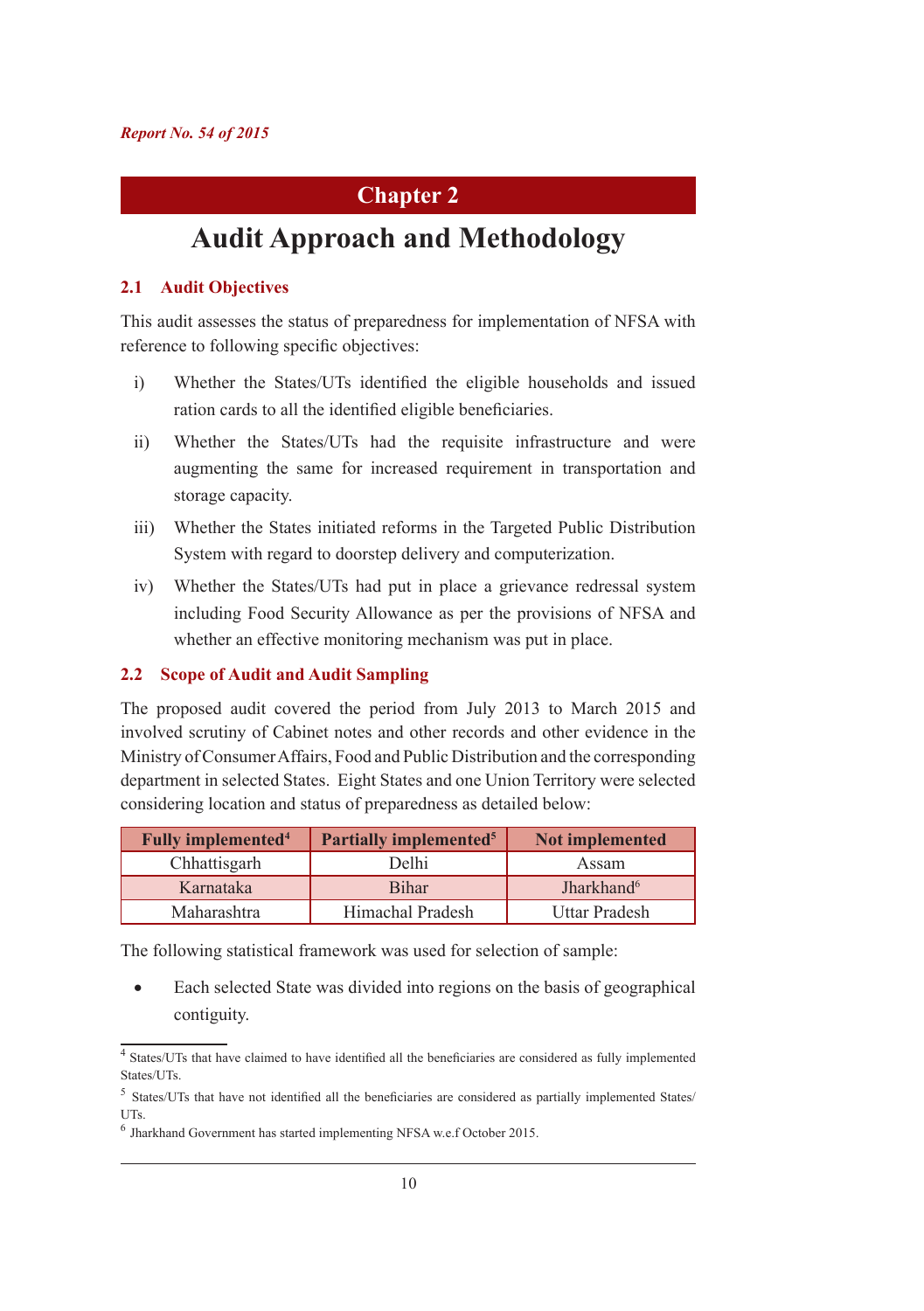- 20 *per cent* of the districts subject to a minimum of two districts were chosen using Probability Proportionate to Size Without Replacement (PPSWOR) method independently from various regions with size measure as the total quantity of foodgrains (in100 tonne) released to respective District during the year 2013-14.
- In each sample district, two blocks/circles/talukas were selected using Simple Random Sampling Without Replacement (SRSWOR).
- In each sample block/circle/taluka, four Fair Price Shops (FPSs) were selected again using SRSWOR.

Thus, in each selected district, two blocks/circles/talukas and 8 FPSs were audited. In all, 42 districts, 84 Blocks and 336 FPSs were selected for audit. Details of sample selection are given in **Annex 2.1**.

# **2.3 Sources of Audit criteria**

The implementation of various preparatory works was audited with reference to the criteria derived from the following sources of documents:

- i. Cabinet Notes.
- ii. National Food Security Act, 2013.
- iii. Public Distribution System (Control) Orders of 2001 and 2015
- iv. Scheme Guidelines of End-to-End Computerisation of TPDS operations
- v. Instructions issued by the Ministry to State/UT Governments.
- vi. Recommendations of Standing Committee of Ministry of Consumer Affairs, Food and Public Distribution.
- vii. Instructions issued by the State/UT Governments for implementation from time to time.
- viii. Correspondence of Ministry with States/UT Governments.

# **2.4 Audit methodology and response of the Ministry**

The performance audit commenced with an Entry Conference with the Ministry on 18 May 2015 where the audit objectives, scope and methodology were explained. Entry conferences were also held at the State level.

The audit teams scrutinized the records relating to the implementation of NFSA at